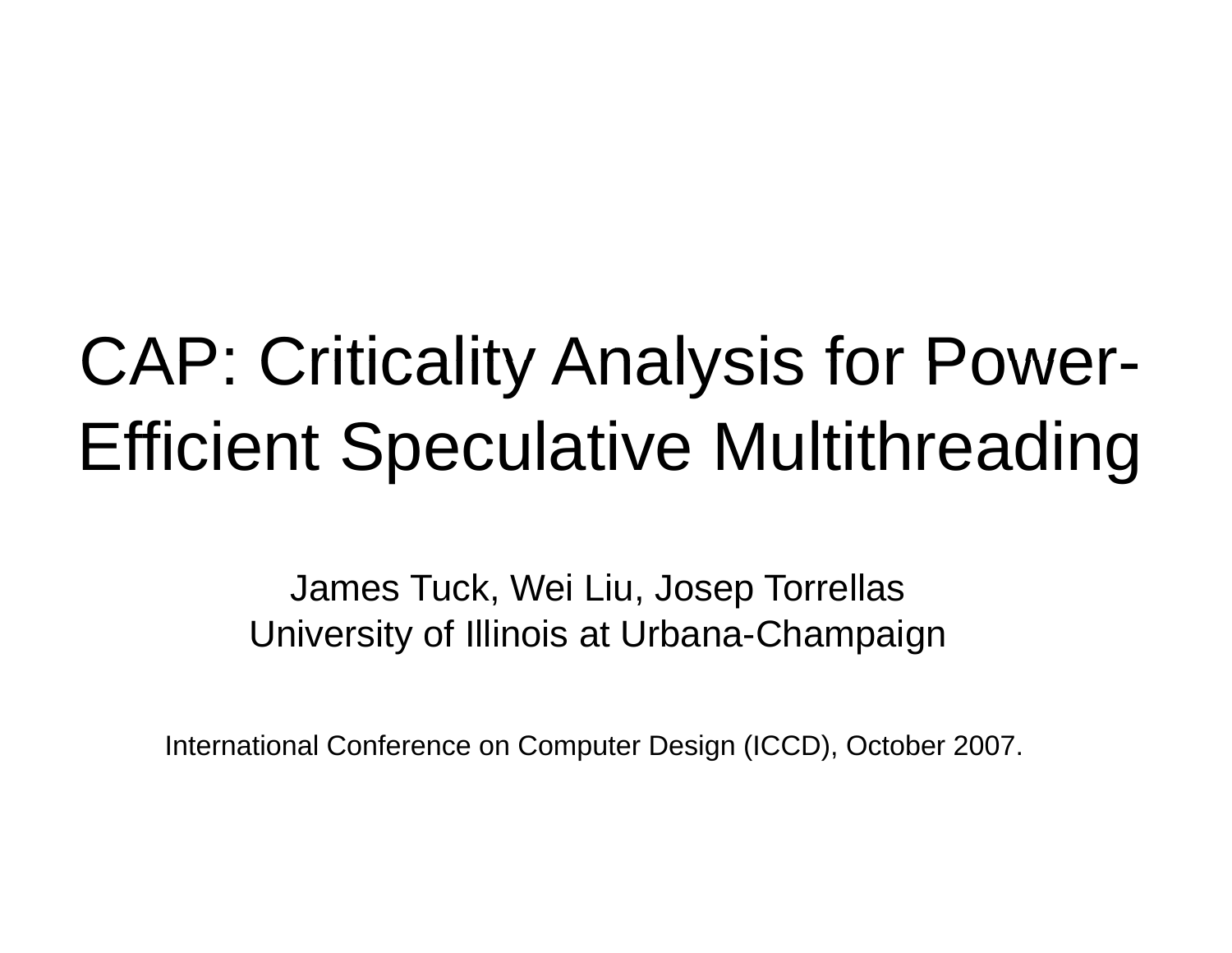# Motivation

- Speculative Multithreading (SM) is important for CMPs
	- It can speedup hard-to-parallelize programs
- Power inefficiency of SM is a serious concern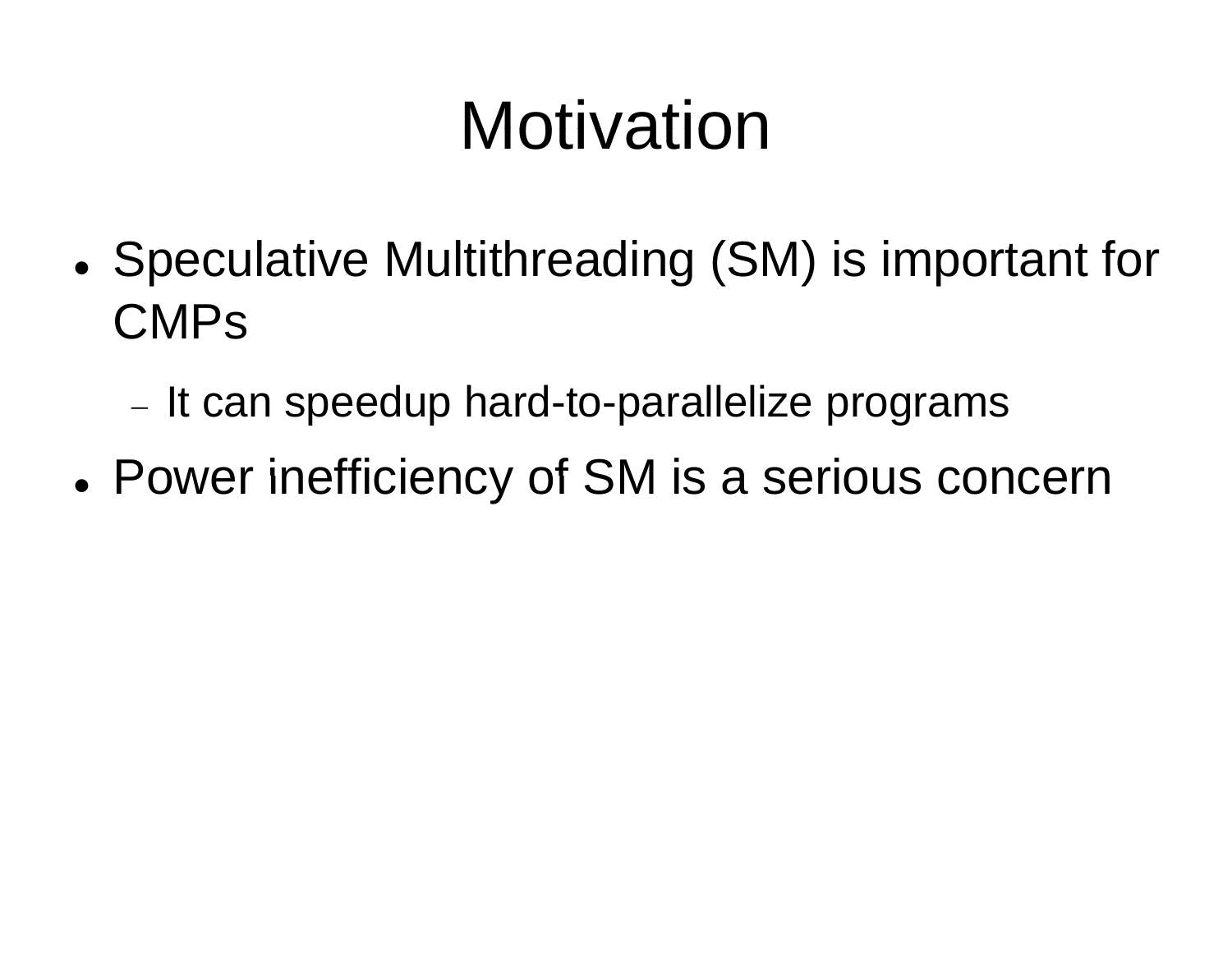### Prop posal

- We can improve power efficiency using criticality analysis
	- − Some threads matter m more for performance than others
- Dynamically construct a graph of SM execution and calculate criticality
- Schedule tasks on a CMP using criticality
	- DVFS per-core for power-efficiency
	- − Schedule critical tasks to higher V-f cores, noncritical to lower V-f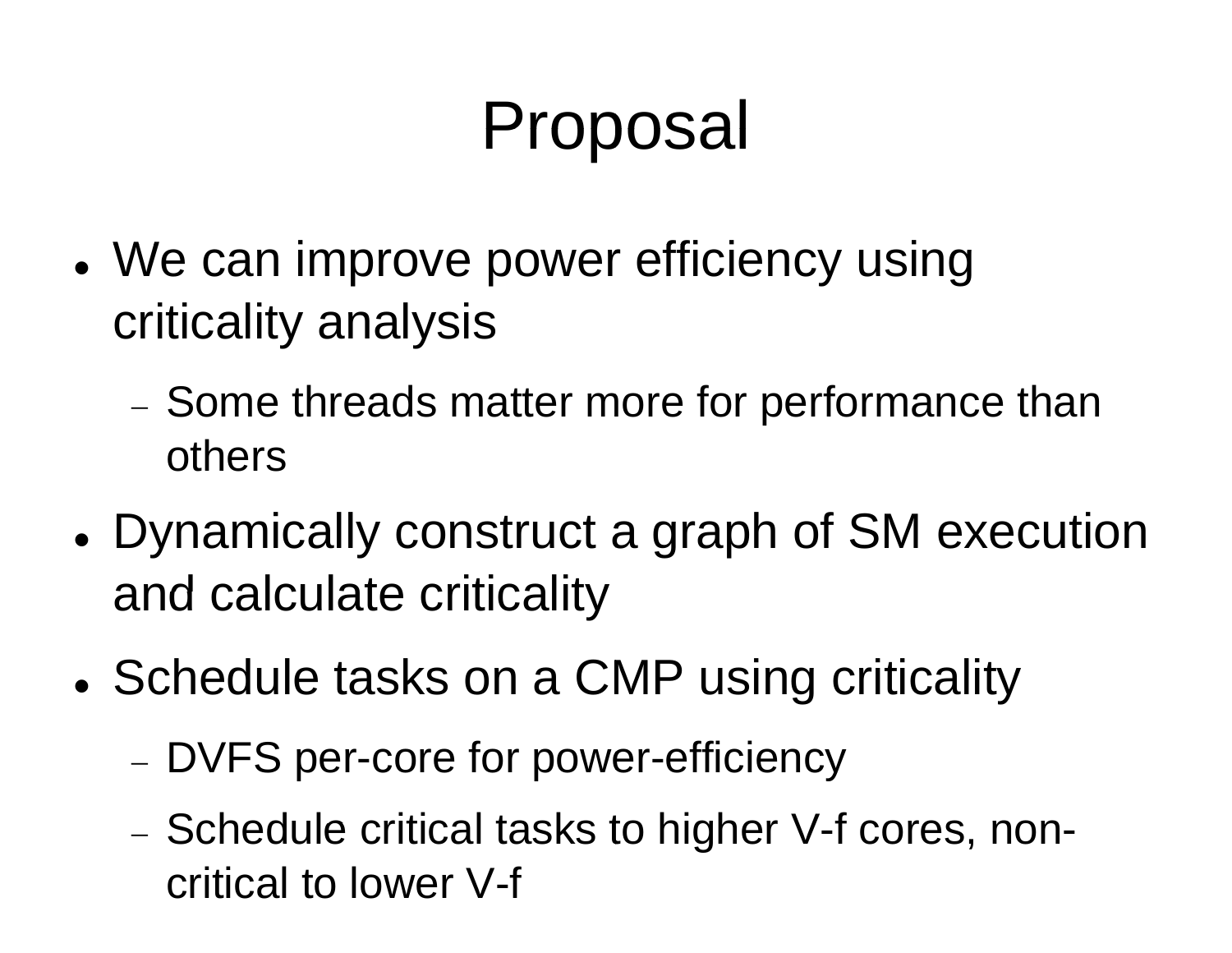# Contrib butions

- Novel, widely-applicable task critical model for Speculative Multithread ding
- CAP architecture for a CMP that implements our proposed model
- Evaluation of SPECint2000
	- $-$  We reduce average power by Geo.Mean of 22%  $\,$
	- Average slow down of 2.6%  $\,$
	- − ED^2 reduced on average 15%
- Characterize task criticality composition of different applications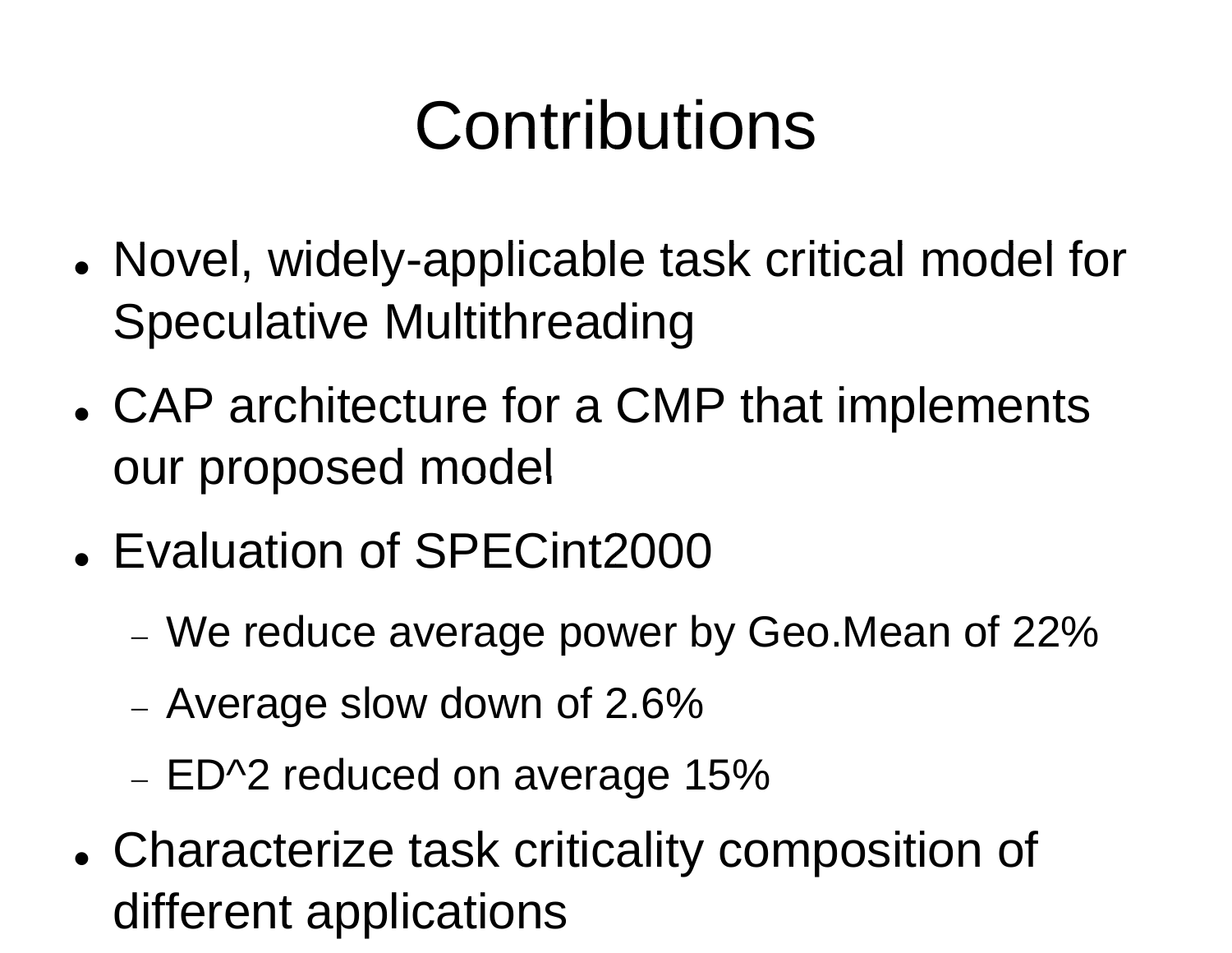# Task-Level Criticality Model

- Model execution at the level of task events
	- Events of interest: spawn, commit, squash
	- Keeps overhead low compared to instruction-level schemes
- Seamlessly handle a variety of SM systems
	- − In-order vs. out-of-order r spawns
	- Scheduling mechanism
		- Round robin
		- First available core
- Efficient hardware implementation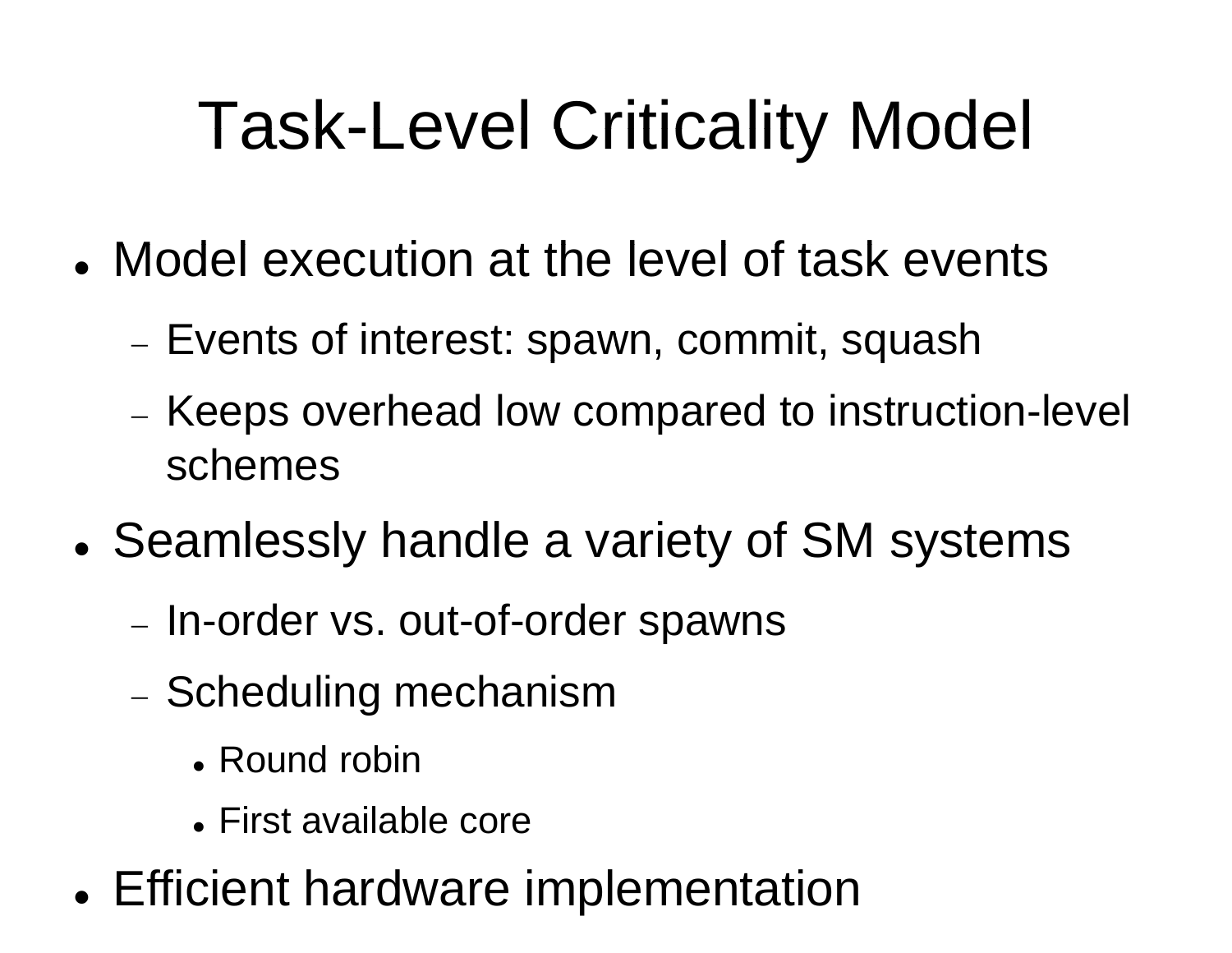#### **Lifetime of SM Task**



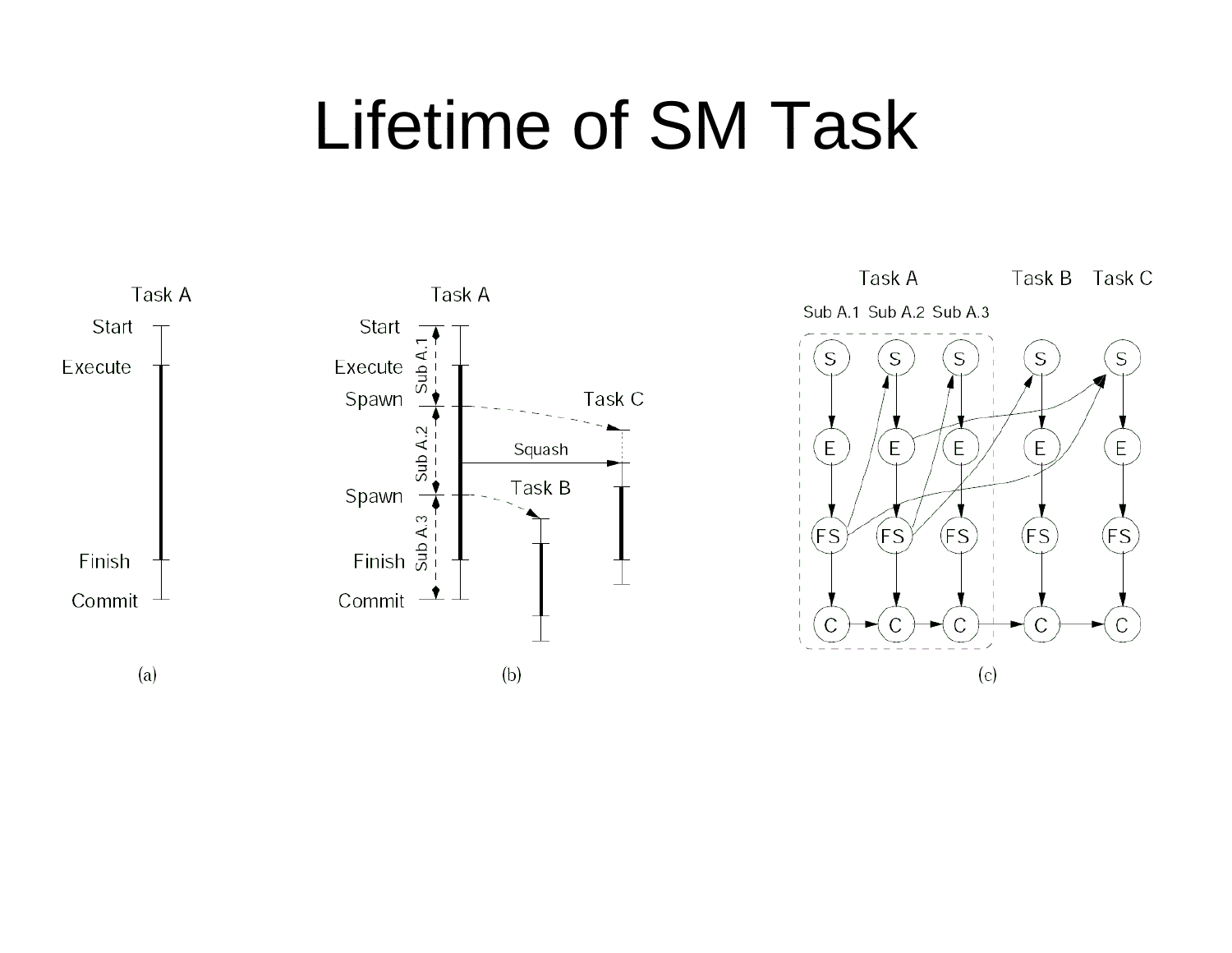# Criticality Graph Summary

- Nodes
	- Stages of the task's execution
		- Start, Execute, Finish/Spawn, Commit
- $\bullet$ • Edges
	- $\overline{-}$  Transitioning between states in a single task
	- − Events between tasks
		- Spawn, squash, commit, freeing a resource, wait to become safe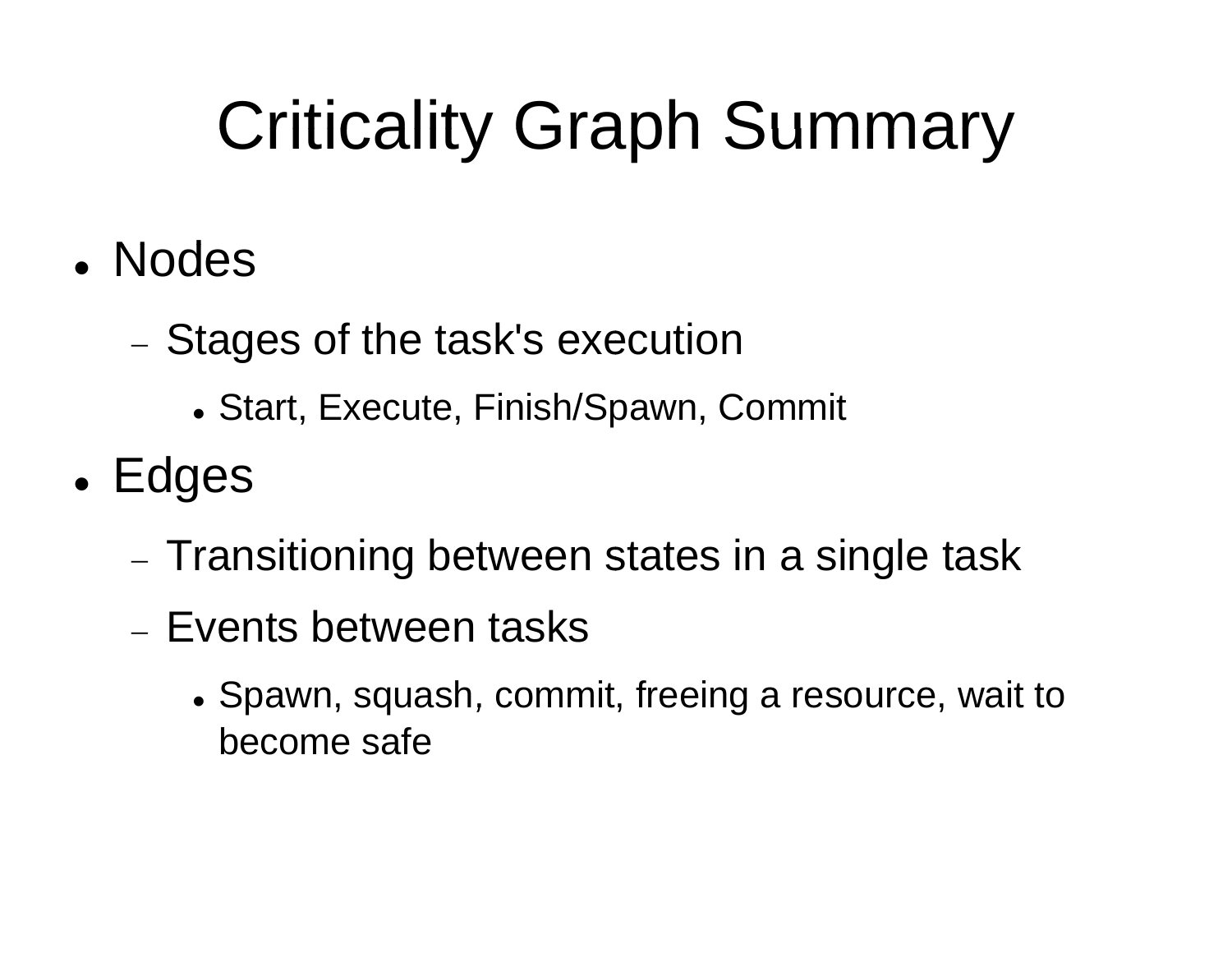### **CAP Architecture**

- $\bullet$ • Build criticality graph in hardware using our model
- Dynamically analyze critical path of graph
- Make predictions and schedule tasks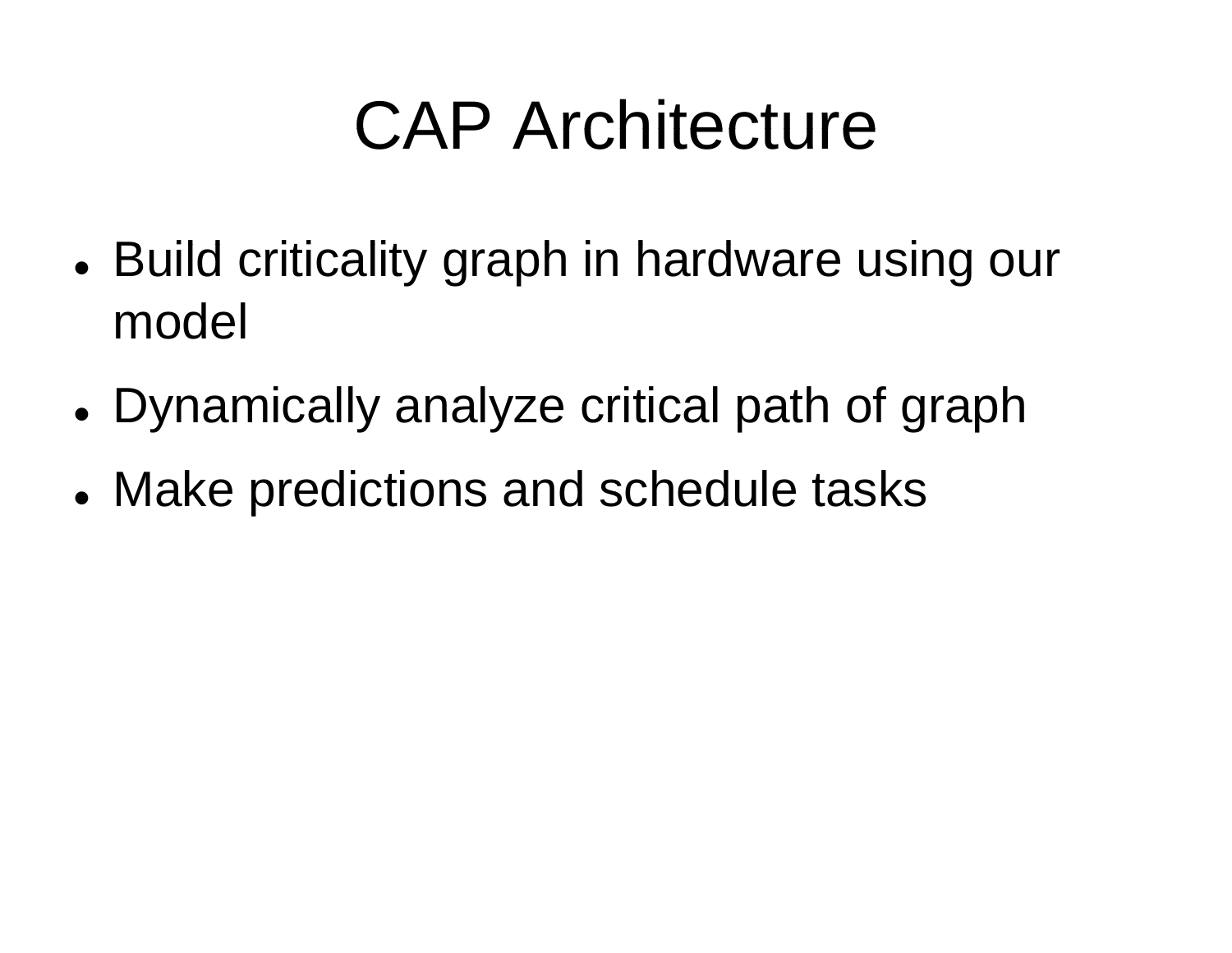# **CAP in a Multiprocessor System**



- Task Controller
	- Tracks running tasks and their context
- Novel components of CAP
	- Critical path builder
		- Builds path and analyzes graph
	- Critical path predictor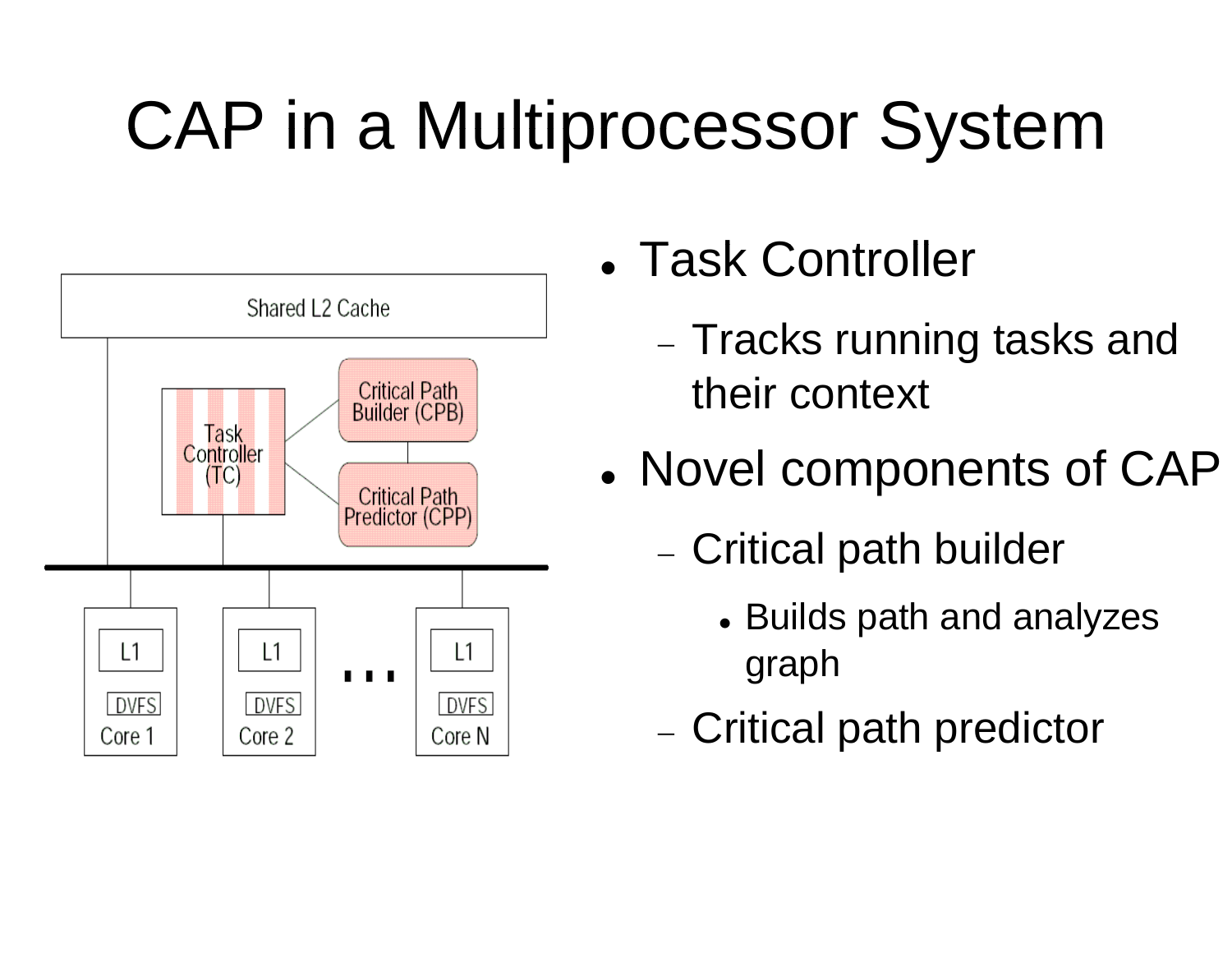# **CAP Overview**

- $\bullet$  $\bullet$  To collect the graph
	- TC sends summary of task execution to builder after task commits
	- Summary contains summary of important edges
		- Who spawned it, who squashed it, etc.
	- − The CPB creates a node in the graph and adds the edges
- $\bullet$  Analyzing the graph
	- − Store nodes such that critical path calculation is easy
	- Walk graph in reverse t o find critical path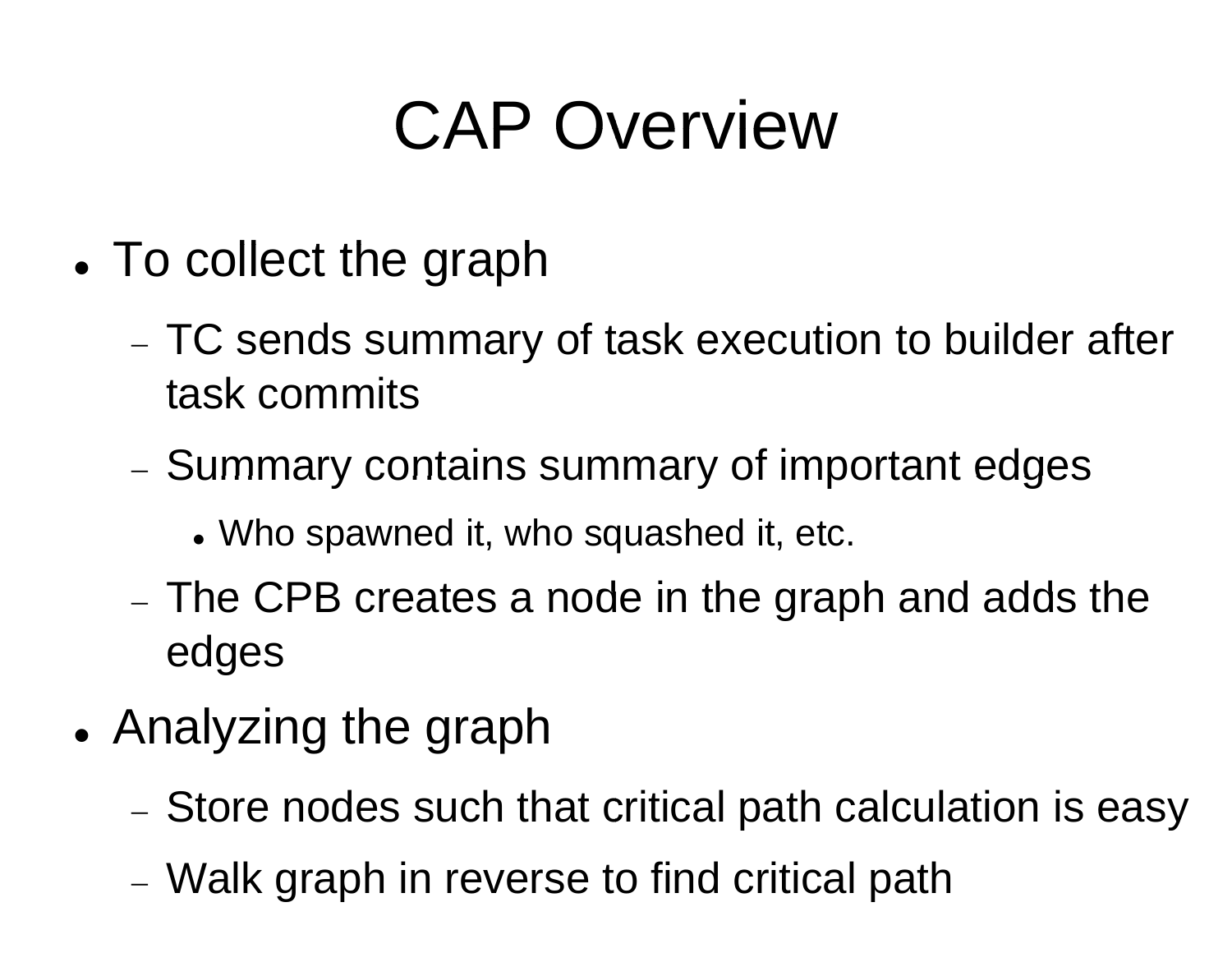# **Critical Path Predictor**

- $\bullet$ • Train using calculated critical path
- $\bullet$ • Record edge-centric information
	- Spawn edges
	- Squash edges
- $\bullet$ • Use strongly biased edges to control scheduling decisions. For example:
	- When Task(A) spawns Task(B), B is likely critical
	- When Task(A) squashes Task(C), C becomes critical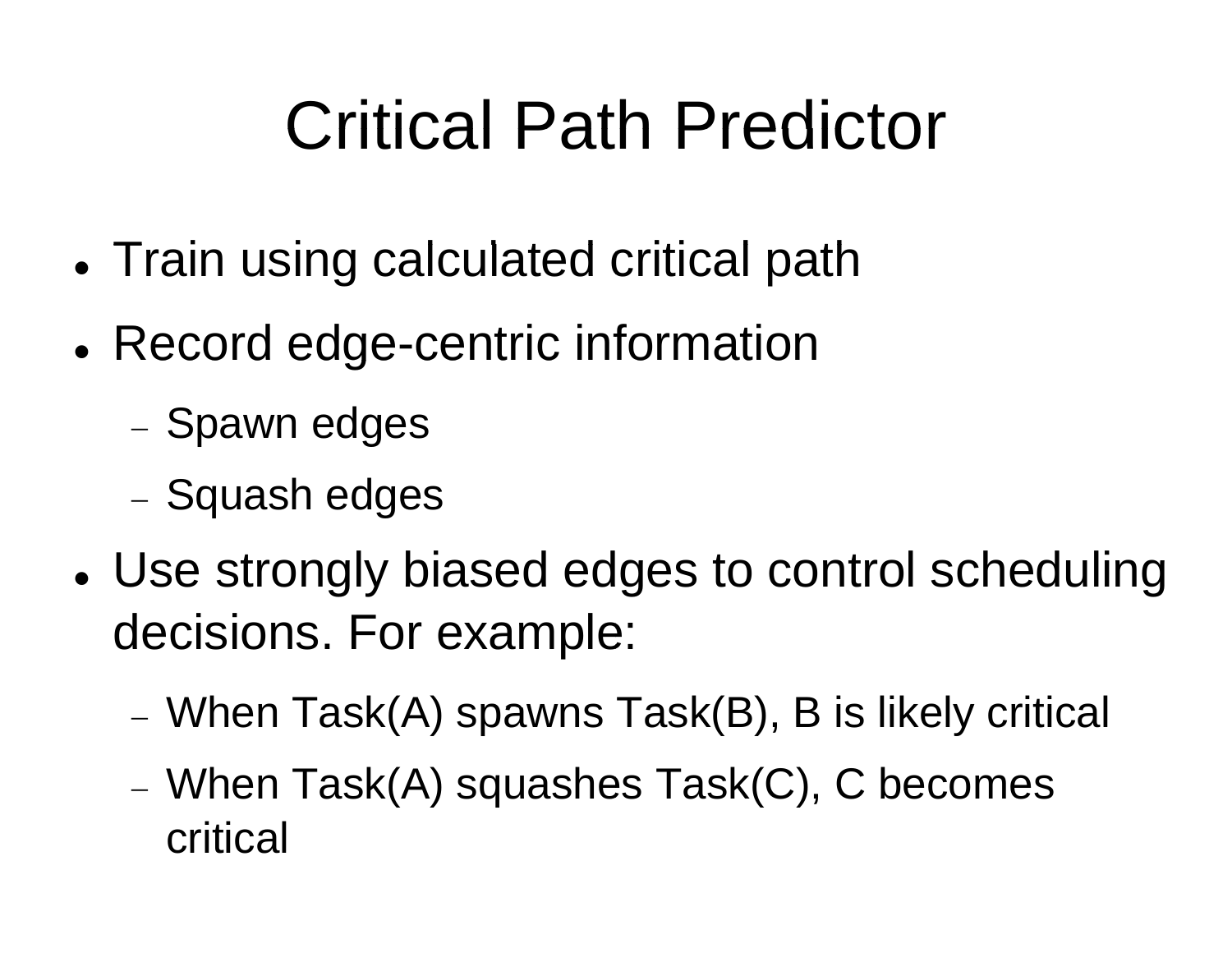# Scheduling g on <sup>a</sup> CMP

- Assume DVFS per core on a CMP
- $\bullet$ • CMP is statically configured among Voltagefrequency (V-f) pairs
- Promote critical tasks to high V-f cores
- Demote non-critical tasks to low V-f cores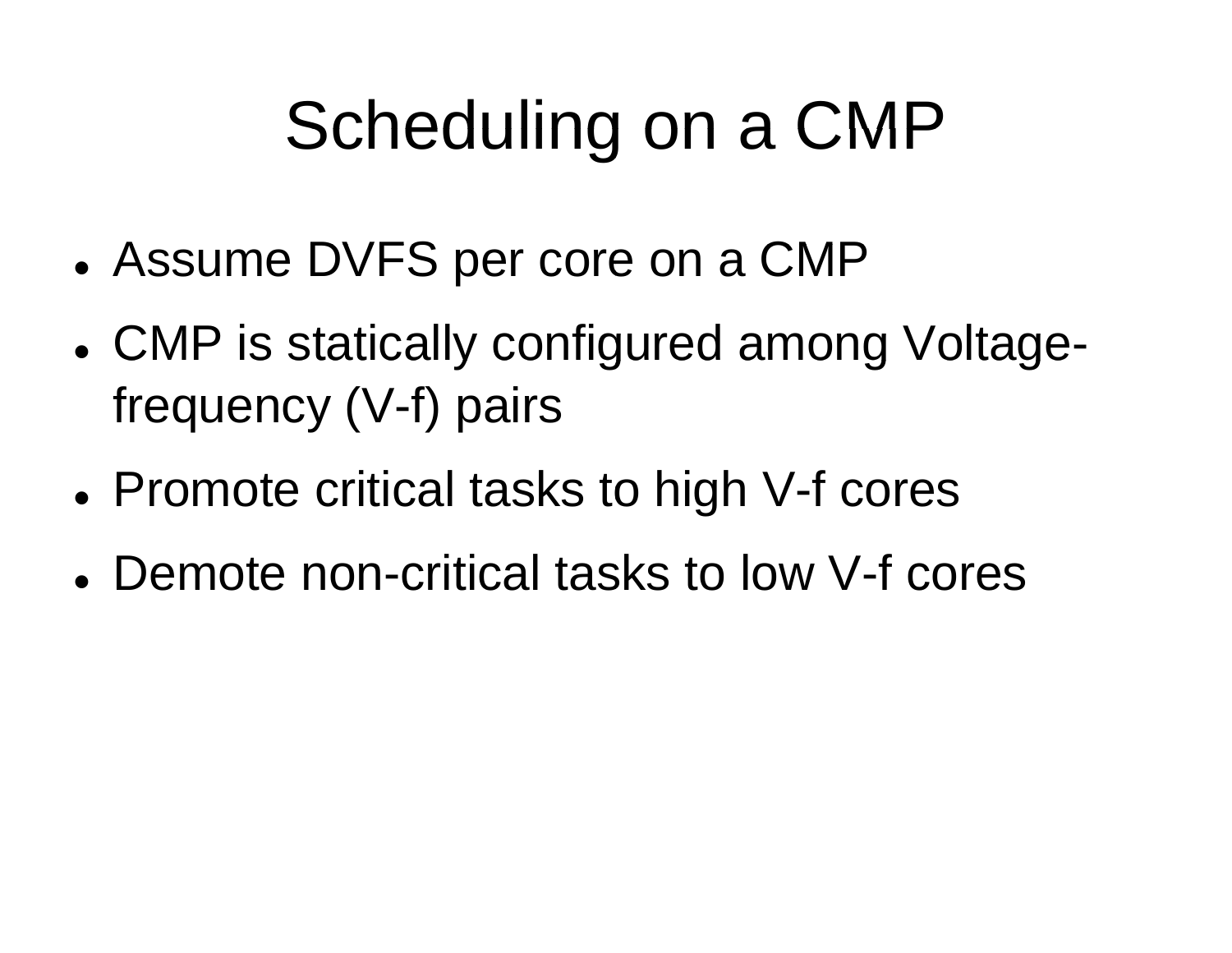### Evaluation Setup

- SPECint2000 applications
	- Optimized for SM using POSH compiler [PPoPP'06]
- $\bullet$ Two V-f settings
- $\bullet$ • 3 Static CMP configurations
	- 3-Crit, 2-Crit, 1-Crit

| Processor                        | Cache                                      | D-LI    | I-L.  |        | <b>CAP</b> Parameters      |                |     |
|----------------------------------|--------------------------------------------|---------|-------|--------|----------------------------|----------------|-----|
| Frequency: 5.0 GHz @ 70 nm       | Size:                                      | 16KB    | 16KB  | 1MB    | CPB                        |                |     |
| Fetch/issue/comm width: 6/3/3    | RT:                                        | 3 cyc   | 2 cyc | 10 cyc |                            | #Entries Width |     |
| I-window/ROB size: 68/126        | Assoc:                                     | 4-way   | 2-way | 8-way  | Graph Table                | 512            | 48b |
| Int/FP registers: 90/68          | Line size:                                 | 64B     | 64B   | 64B    | VID Table                  | 32             | 41b |
| LdSt/Int/FP units: 1/2/1         | Pend Id/st:                                | 16      |       | 64     |                            |                |     |
| Ld/St queue entries: 48/42       | Voltage and frequency pairs                |         |       |        | CPP                        |                |     |
| Branch penalty: 13 cyc (min)     | fast mode                                  | 5 GHz   | 1.6 V |        |                            | #Entries Width |     |
| BTB: 2K entries, 2-way assoc.    | slow mode                                  | 2.5 GHz | 1.1 V |        | Criticality Predictor 1024 |                | 17b |
| Branch predictor (spec. update): | Bus & Memory: DDR-2                        |         |       |        | Squash Predictor           | 64             | 22b |
| bimodal size: 16K entries        | Bus frequency: 533MHz; Bus width: 128bit   |         |       |        |                            |                |     |
| gshare-11 size: 16K entries      | DRAM bandwidth: 8.528GB/s; memory RT: 98ns |         |       |        |                            |                |     |



| 2-Crit |  |
|--------|--|
|        |  |

| rit |  |
|-----|--|
|     |  |

 $1-C$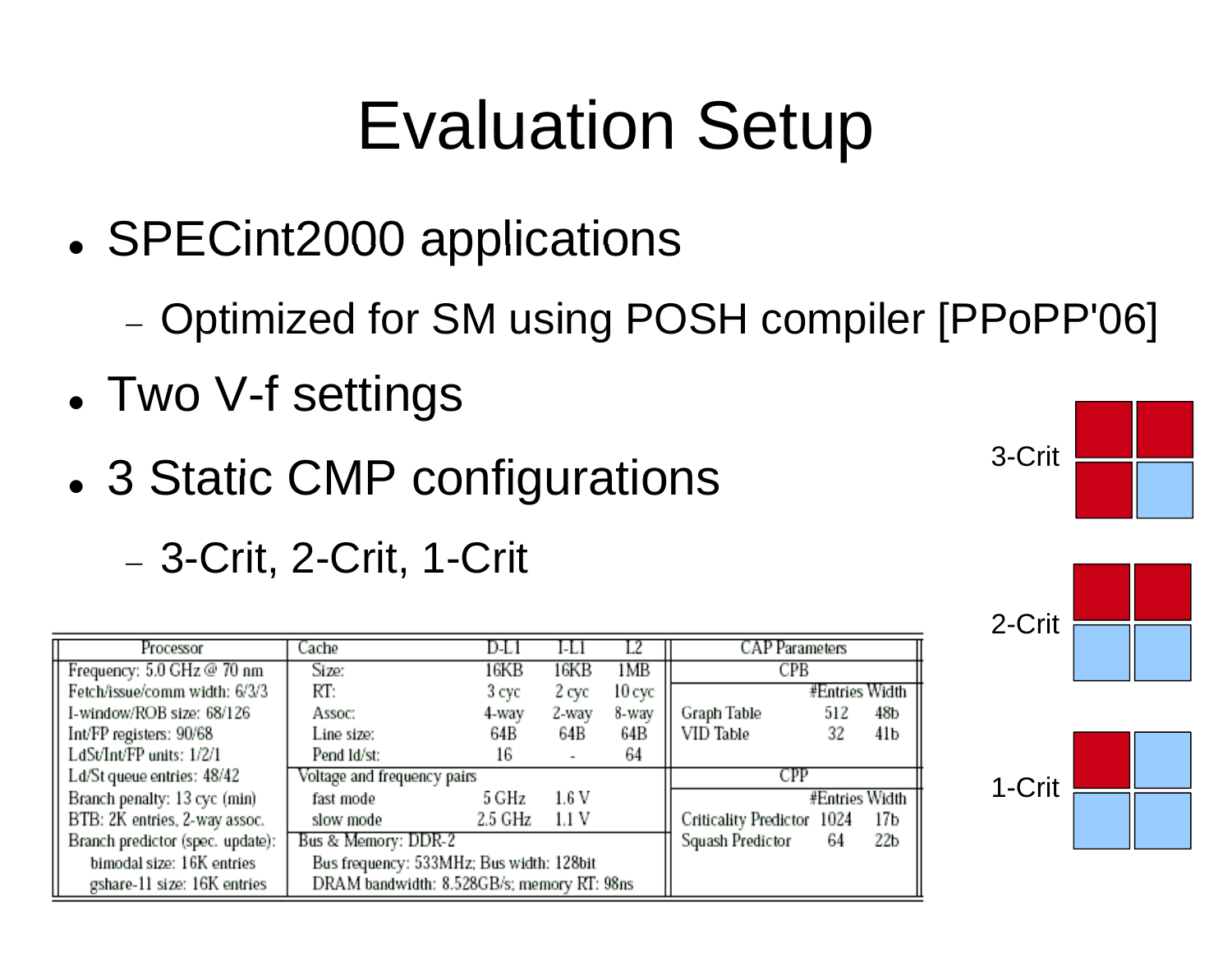### **Normalized Execution Time**



- Moving to fewer fast cores has small impact on  $\bullet$ performance
	- Only 2.2% for 2-Crit!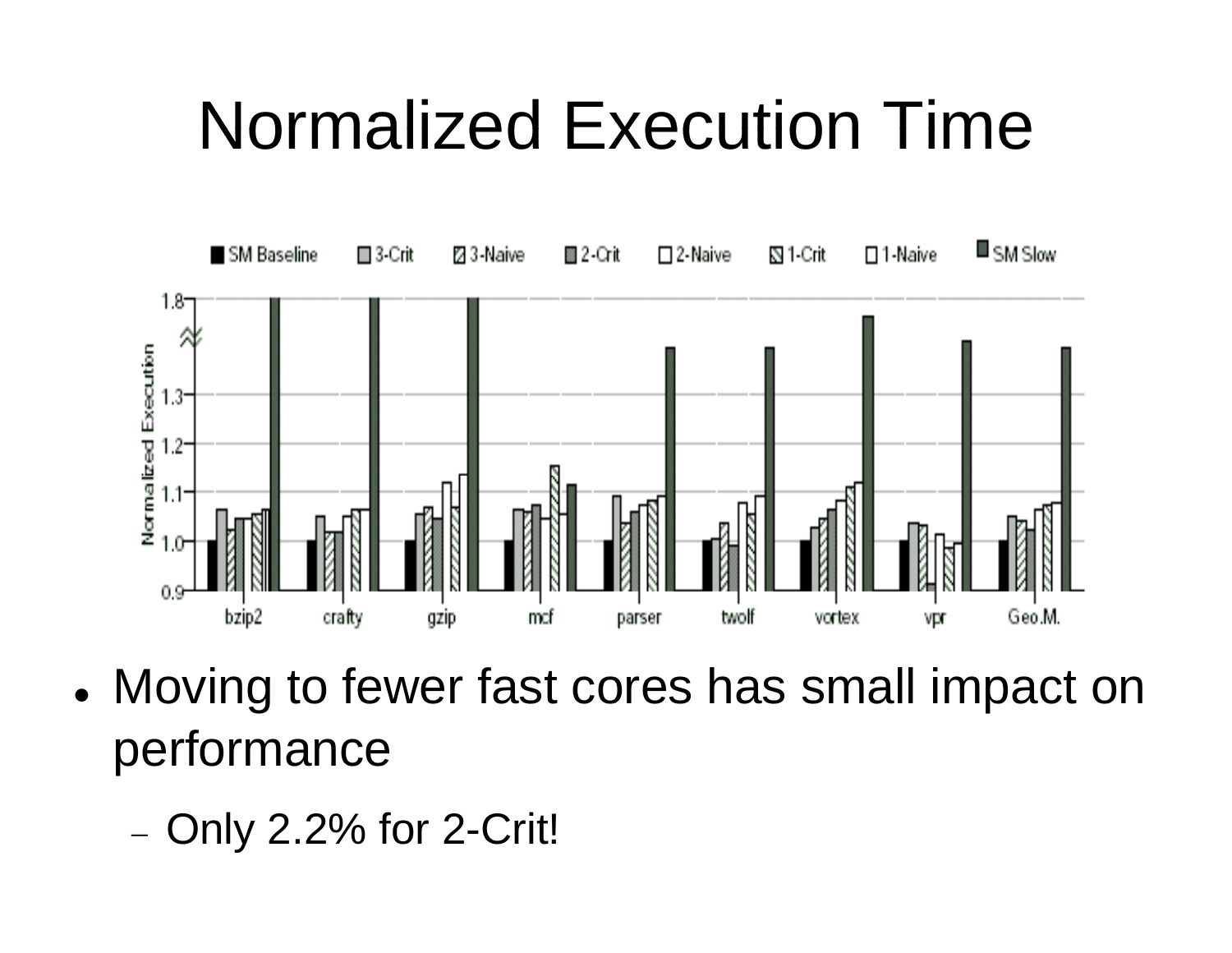### Normalized E E-D-Squared



- $\bullet$ • Best ED^2 is obtained for 2-Crit
	- −−  $-$  Average reduction of 16.2%  $\,$
	- − Max reduction of 57.5%